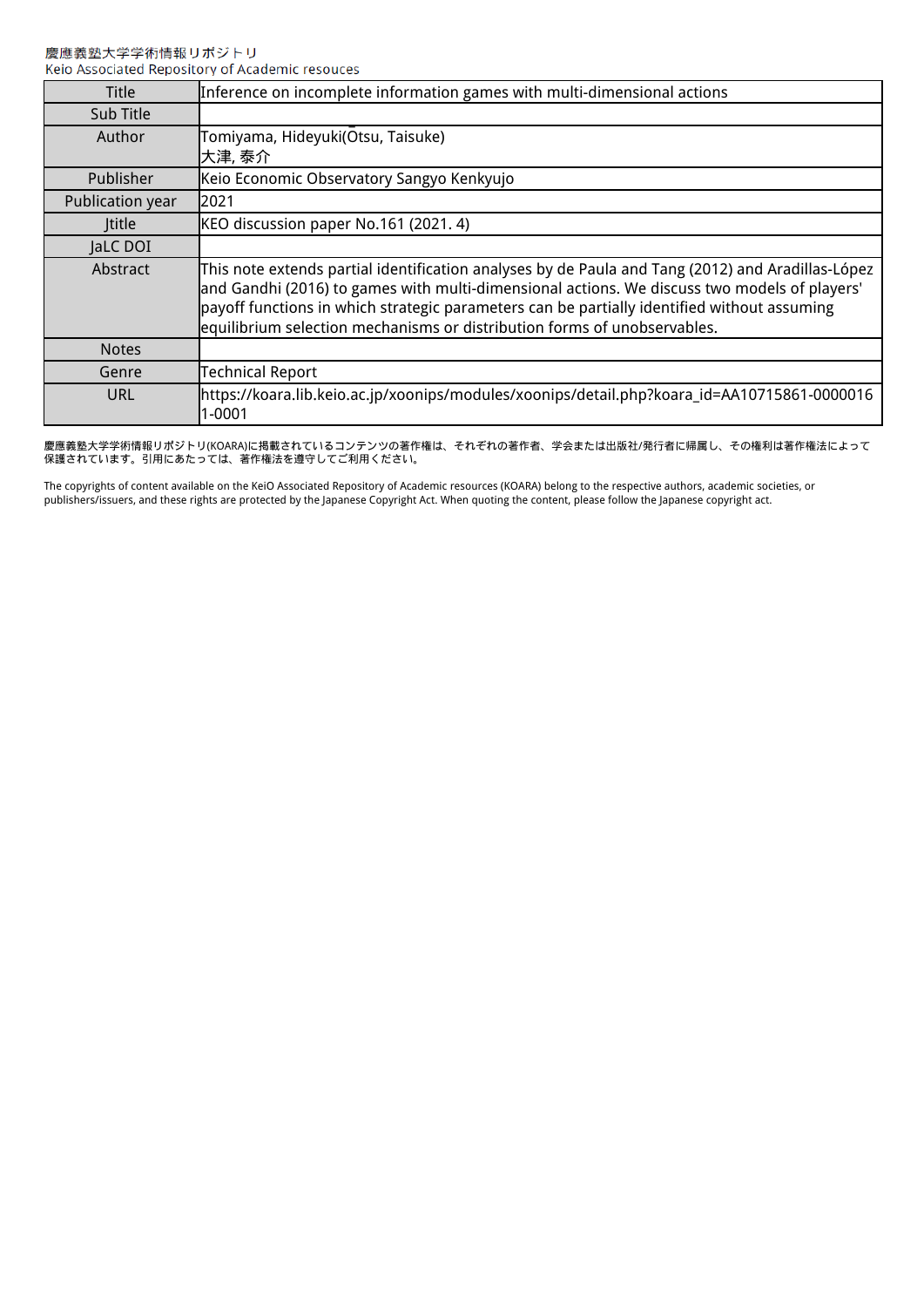# Inference on incomplete information games with multi-dimensional actions

Hideyuki Tomiyama and Taisuke Otsu April 27, 2021 KEO Discussion Paper No. 161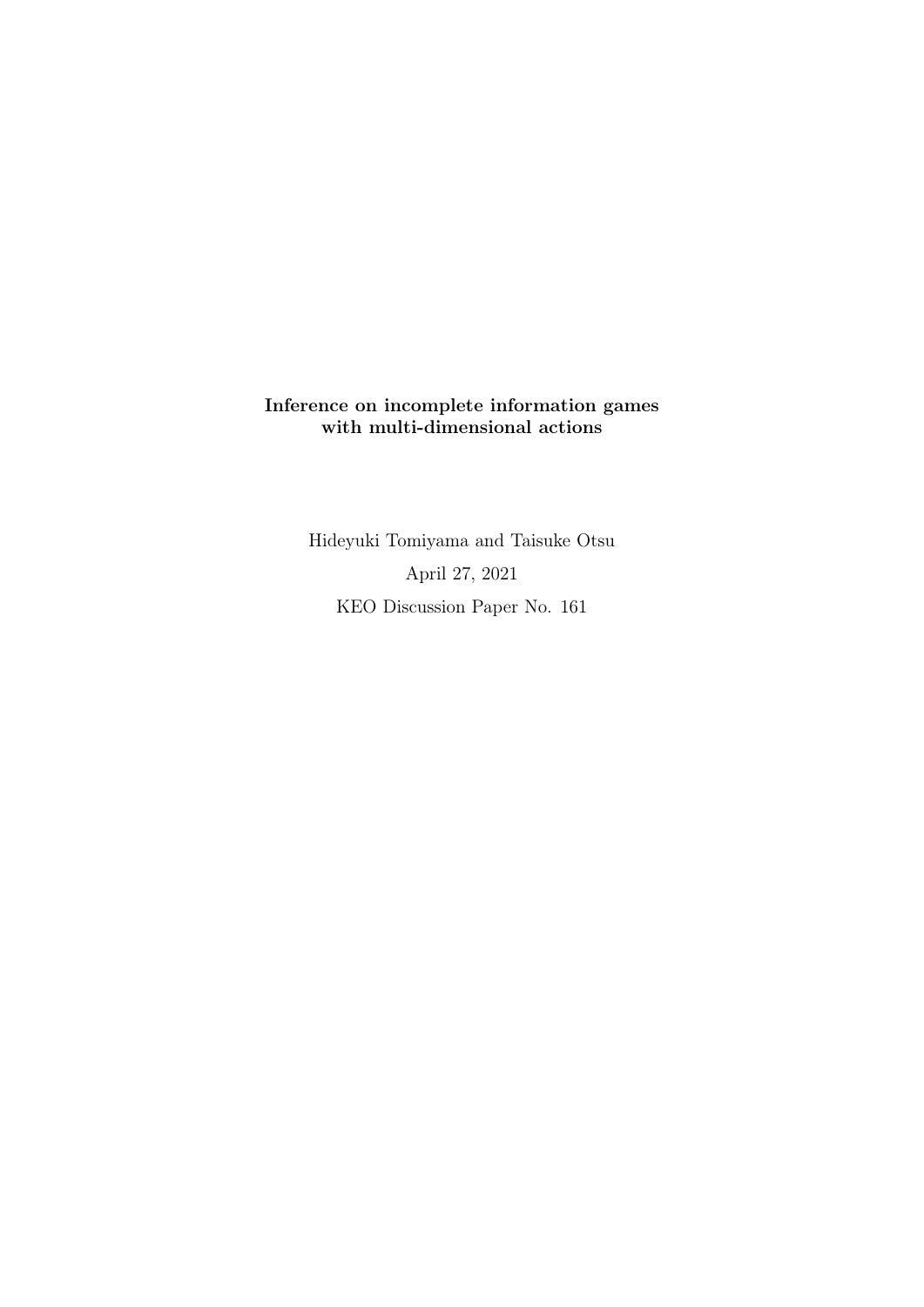## INFERENCE ON INCOMPLETE INFORMATION GAMES WITH MULTI-DIMENSIONAL ACTIONS

#### HIDEYUKI TOMIYAMA AND TAISUKE OTSU

Abstract. This note extends partial identification analyses by de Paula and Tang (2012) and Aradillas-López and Gandhi (2016) to games with multi-dimensional actions. We discuss two models of players' payoff functions in which strategic parameters can be partially identified without assuming equilibrium selection mechanisms or distribution forms of unobservables.

#### 1. INTRODUCTION

Multiplicity of equilibria often causes problems when econometricians estimate game theoretic models. de Paula and Tang (2012) derived partial identification results for incomplete information games where players take binary actions. Specifically, correlations between players' actions generated by multiple equilibria provide an insight into signs of interaction effects. Aradillas-López and Gandhi (2016) extended their results to games where players have ordered choices. Their identification strategy is based on covariance restrictions between actions and strategic parts of players' payoff functions. Although their model and identification analysis are quite insightful, they focus on the case where each player's choice set is one-dimensional. This note extends Aradillas-López and Gandhi's (2016) analysis and derives covariance restrictions in games where players have multi-dimensional actions. Examples of games with multi-dimensional actions include Cournot, Bertrand, and entry games with multi-product firms. In addition, the model can allow firms to determine both prices and levels of advertisements.

### 2. Main results

We closely follow the notation in Aradillas-López and Gandhi (2016). Let *P* be the number of players. Each player  $p \in \{1, ..., P\}$  has  $K^p$ -dimensional action space  $\mathcal{A}^p = \prod_{k=1}^{K^p} \mathcal{A}_k^p$ , where  $\mathcal{A}_k^p$  denotes player *p*'s action set for the *k*-th dimension. Assume that the set  $\mathcal{A}_k^p$  has an ordinal structure for each *p* and *k* and can be finite, countably infinite, or uncountable. Let  $Y^p = (Y_1^p, ..., Y_{K^p}^p) \in \mathcal{A}^p$  be player *p*'s action variable. Let  $\mathcal{A}^{-p} = \prod_{q \neq p} \mathcal{A}^q$  be the action space of all players other than *p*, and  $Y^{-p} = (Y^q)_{q \neq p}$  be a profile of action variables for *p*'s opponent. Lowercases  $y^p$  and  $y^{-p}$  represent potential actions for *p*, and for all players other than *p*, respectively. Player *p*'s payoff function is given by  $\nu^p(y^p, y^{-p}; \xi^p)$ , where  $\xi^p$  is a vector of *p*'s payoff shifters.  $\xi^p$  can be decomposed into observable exogenous variables X and p's private payoff shock  $\varepsilon^p$ , that is,  $\xi^p = (X, \varepsilon^p)$ . We note that X and  $\varepsilon^p$  can be correlated in an arbitrary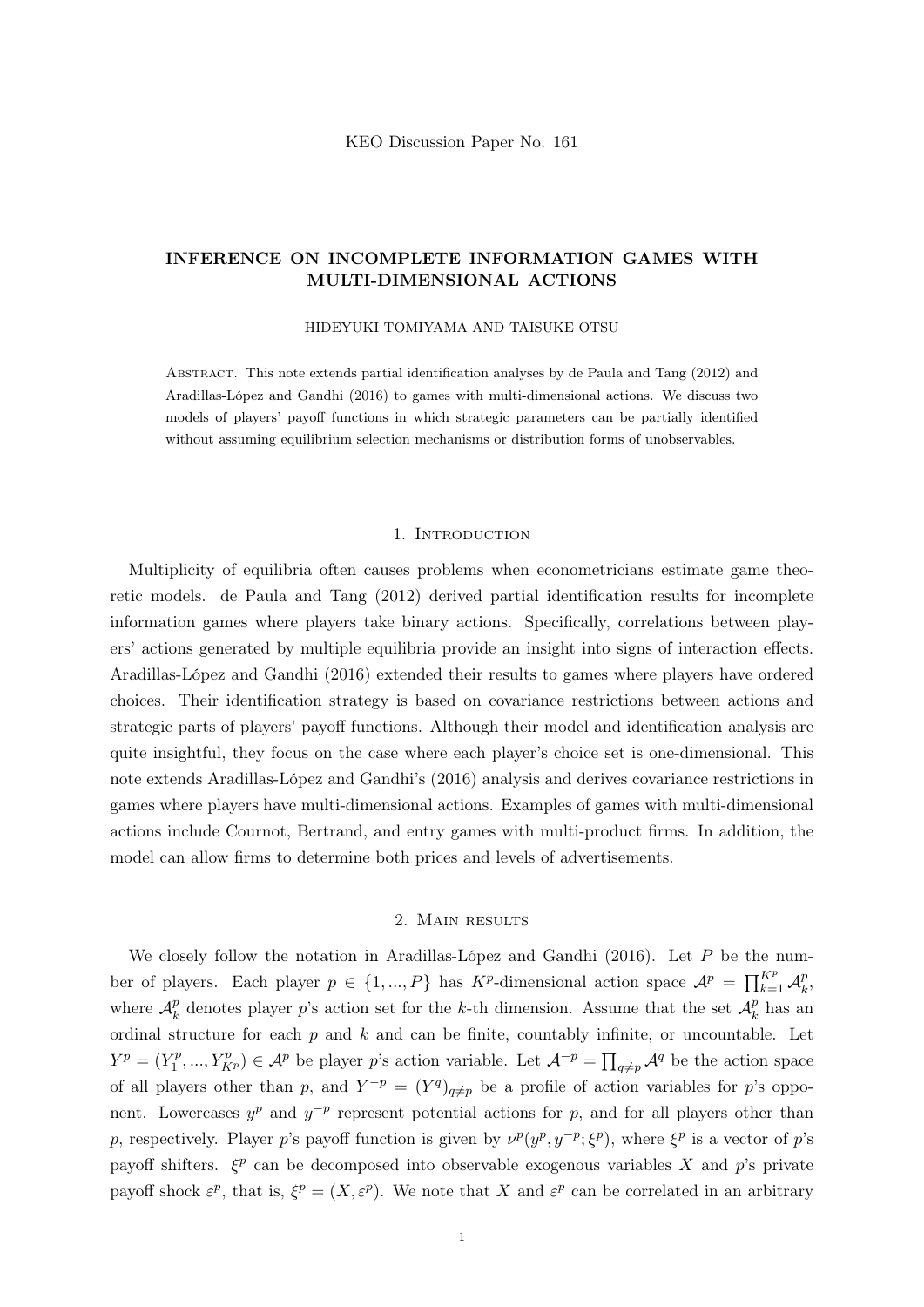way, and the dimension of  $\varepsilon^p$  is unrestricted. Thus, our specification encompasses not only onedimensional shock but also  $K^p$ -dimensional shock, which equals to the dimension of the player's action.

We impose the following assumption on players' information structure.

**Assumption 1.** *X is public information and*  $\varepsilon^p$  *is observed only by player p.*  $\varepsilon^p$  *is independent*  $of \varepsilon^{-p}$  *conditional on X. The distribution of*  $(X, \varepsilon^p)$  *and payoff structures are common knowledge among the players.*

The conditional independence assumption on the private shock is prevalent in the literature on estimation of games using covariance restrictions (see, de Paula and Tang, 2012; Aradillas-López and Ghandi, 2016). It is worthwhile to note that the elements of  $\varepsilon^p$  can be arbitrarily correlated. Based on the above notation, player *p*'s expected payoff is written as

$$
\bar{\nu}^p_{\sigma}(y^p; \xi^p) = \sum_{y^{-p} \in \mathcal{A}^{-p}} \sigma^{-p}(y^{-p}) \cdot \nu^p(y^p, y^{-p}; \xi^p),
$$

where  $\sigma^{-p}$ :  $\mathcal{A}^{-p} \to [0, 1]$  is *p*'s belief over the other players' action. A typical solution concept of static incomplete information games is Bayesian Nash equilibrium (BNE), in which each player chooses an action that maximizes its expected utility given the equilibrium belief. Given that players' shocks are independent (Assumption 1), BNE can be characterized as a collection of choice probabilities  $\sigma_*(X) := {\sigma_*^p(\cdot|X) : \mathcal{A}^p \longrightarrow [0,1]}_{p=1}^P$  conditional on X, where

$$
\sigma_*^p(y_p|X) = \mathbb{E}_{\xi^p|X}\left[\mathbb{I}\left\{y_p = \arg\max_{y \in A^p} \bar{\nu}_{\sigma_*}^p(y;\xi^p)\right\}\right],
$$

for each  $y_p \in \mathcal{A}^p$ ,  $\mathbb{E}_{\xi^p|X}[\cdot]$  is expectation under the conditional distribution of  $\xi^p$  given *X*, and  $\mathbb{I}\{\cdot\}$  is the indicator function. Hereafter, we assume that  $\arg \max_{y \in A^p} \bar{\nu}^p_{\sigma_*}(y; \xi^p)$  is singleton with probability one. This assumption is widely employed in the literature.

The next assumption requires that the observed data are generated according to some BNE.

Assumption 2. *Each observation is generated according to a BNE, i.e.,*

$$
Y^{p} = \arg \max_{y \in A^{p}} \bar{\nu}^{p}_{\sigma_{*}}(y; \xi^{p}) \quad \text{ for some BNE } \sigma_{*}(X).
$$

We allow that observations are generated from multiple equilibria after conditioning on *X*. It is important to note that this assumption does not impose any equilibrium selection mechanisms.

Aradillas-López and Gandhi (2016) considered the case of a univariate action variable (i.e.,  $K^p = 1$ ) with an ordinal structure on the action set, and derived a covariance restriction between *p*'s action and some strategic component of *p*'s payoff function, which can used for inference on the strategic component. Their key idea for partial identification is to explore certain separability and monotonicity conditions for the payoff function. This paper extends their analysis to the case of multi-dimensional action variables, where it is not trivial how to extend shape constraints on the payoff functions, such as separability and monotonicity.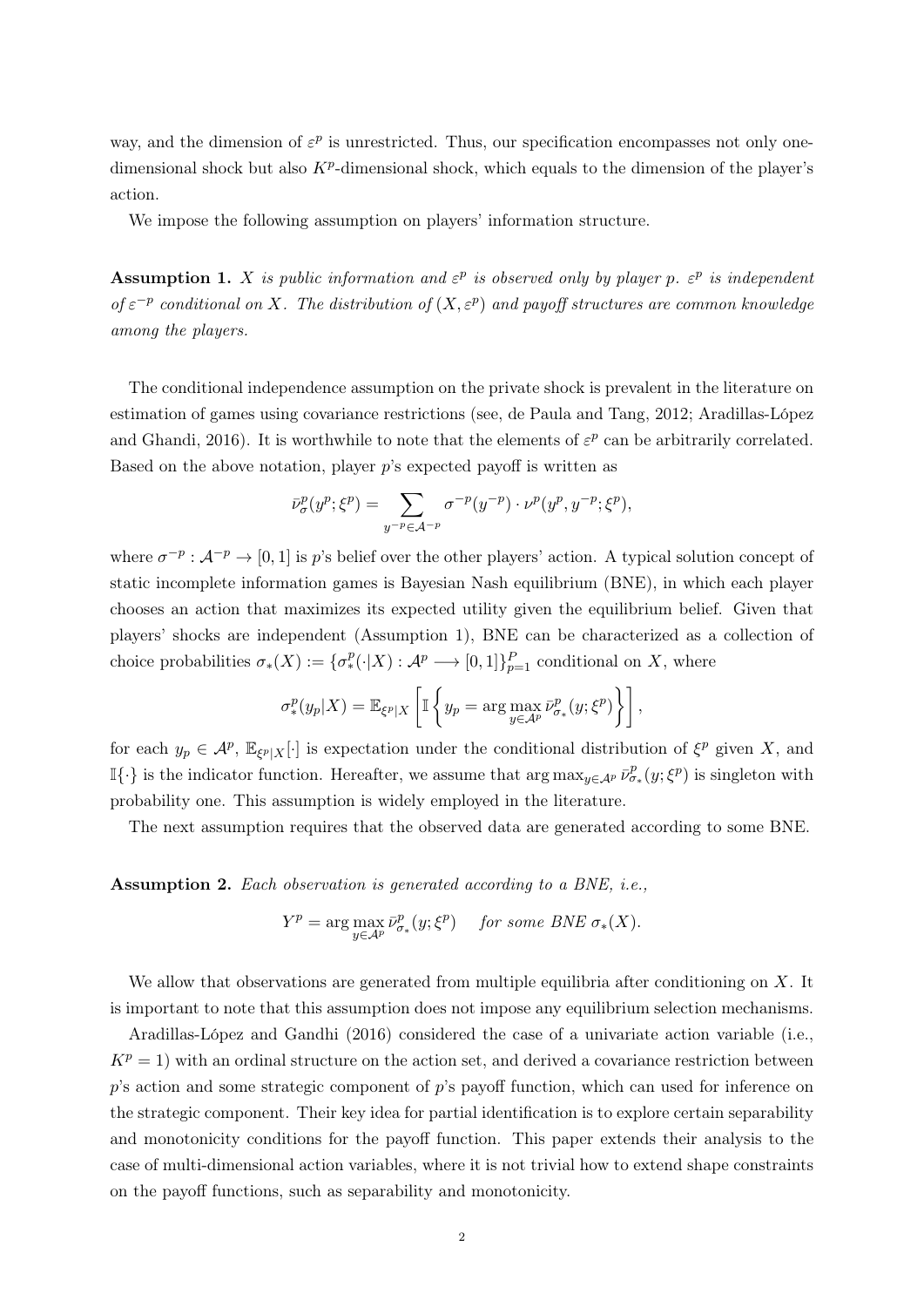2.1. First model: Multi-dimensional separability. Take any player *p* of interest. We first consider an extension of the separability assumption in Aradillas-López and Gandhi (2016, Assumption 1) to the multi-dimensional case. In particular, we impose the following assumption on *p*'s payoff.

Assumption 3. The payoff function  $\nu^p$  can be expressed as

$$
\nu^{p}(y^{p}, y^{-p}; \xi^{p}) = \nu^{p,a}(y^{p}; \xi^{p}) - \sum_{k=1}^{K^{p}} \nu_{k}^{p,b}(y_{k}^{p}; \xi^{p}) \cdot \eta_{k}^{p}(y^{-p}; X),
$$

*for some*  $\nu^{p,a}, \{\nu_k^{p,b}\}_{k \in K^p},$  and  $\{\eta_k^p\}_{k \in K^p}.$ 

In words, the payoff function can be decomposed so that the strategic part (i.e., the second term) is additively separable with respect to each dimension of the action. For the univariate case (i.e.,  $K^p = 1$ ), this assumption reduces to Aradillas-López and Gandhi (2016, Assumption 1).

For each belief  $\sigma^{-p}$ , the expected payoff for *p* from choosing  $y^p$  can be expressed as

$$
\bar{\nu}_{\sigma}^{p}(y^{p}; \xi^{p}) = \sum_{y^{-p} \in \mathcal{A}^{-p}} \sigma^{-p}(y^{-p}) \cdot \nu^{p}(y^{p}, y^{-p}; \xi^{p}) = \nu^{p, a}(y^{p}; \xi^{p}) - \sum_{k=1}^{K^{p}} \nu_{k}^{p, b}(y_{k}^{p}; \xi^{p}) \cdot \bar{\eta}_{\sigma, k}^{p}(X),
$$

where  $\bar{\eta}^p_{\sigma,k}(X) = \sum_{y^{-p} \in A^{-p}} \sigma^{-p}(y^{-p}) \cdot \eta_k^p(y^{-p}; X)$ . Then for each  $y_{-k}^p \in A_{-k}^p$ , pair of actions  $v > u$  in  $\mathcal{A}_k^p$ , and pair of beliefs  $\sigma$  and  $\sigma'$ , we obtain the following characterization for the changes in the expected payoff between  $(v, y_{-k}^p)$  and  $(u, y_{-k}^p)$ :

(1) 
$$
\begin{aligned} [\bar{\nu}^p_{\sigma}(v, y^p_{-k}; \xi^p) - \bar{\nu}^p_{\sigma}(u, y^p_{-k}; \xi^p)] - [\bar{\nu}^p_{\sigma'}(v, y^p_{-k}; \xi^p) - \bar{\nu}^p_{\sigma'}(u, y^p_{-k}; \xi^p)] \\ = [\bar{\eta}^p_{\sigma', k}(X) - \bar{\eta}^p_{\sigma, k}(X)] \cdot [\nu^{p, b}_k(v; \xi^p) - \nu^{p, b}_k(u; \xi^p)]. \end{aligned}
$$

We note that due to separability in Assumption 3, the right hand side of this expression is independent of  $y_{-k}^p$ .

Hereafter we fix the dimension *k* of interest and focus on inference for parameters contained in the component  $\eta_k^p$ . To derive moment inequalities from this characterization, we impose monotonicity of  $v_k^{p,b}(y_k^p; \xi^p)$  with respect to  $y_k^p$ .

Assumption 4. For each  $v > u$  in  $\mathcal{A}_k^p$ , it holds  $\nu_k^{p,b}(v; \xi^p) \geq \nu_k^{p,b}(u; \xi^p)$  with probability one.

Under this assumption and (1), the event  $\bar{\eta}^p_{\sigma,k}(X) \geq \bar{\eta}^p_{\sigma',k}(X)$  implies

$$
\bar{\nu}_\sigma^p(v,y_{-k}^p;\xi^p)-\bar{\nu}_\sigma^p(u,y_{-k}^p;\xi^p)\leq \bar{\nu}_{\sigma'}^p(v,y_{-k}^p;\xi^p)-\bar{\nu}_{\sigma'}^p(u,y_{-k}^p;\xi^p),
$$

for each  $k$  and  $v > u$ . Based on this, we obtain the following lemma for optimal choices under given beliefs. Let  $y^p_\sigma(\xi^p) = (y^p_{\sigma,1}(\xi^p), ..., y^p_{\sigma,K^p}(\xi^p)) = \arg \max_{y \in A^p} \bar{\nu}^p_\sigma(y; \xi^p)$ .

Lemma 1. *Under Assumptions 1-4, the following logical relation holds:*

$$
\bar{\eta}^p_{\sigma,k}(X) \ge \bar{\eta}^p_{\sigma',k}(X) \text{ and } y^p_{\sigma,-k}(\xi^p) = y^p_{\sigma',-k}(\xi^p) \implies \mathbb{I}\{y^p_{\sigma,k}(\xi^p) \le y^p_k\} \ge \mathbb{I}\{y^p_{\sigma',k}(\xi^p) \le y^p_k\},
$$

*with probability one, for each*  $y_k^p \in A_k^p$ ,  $\xi^p$ ,  $\sigma$ , and  $\sigma'$ .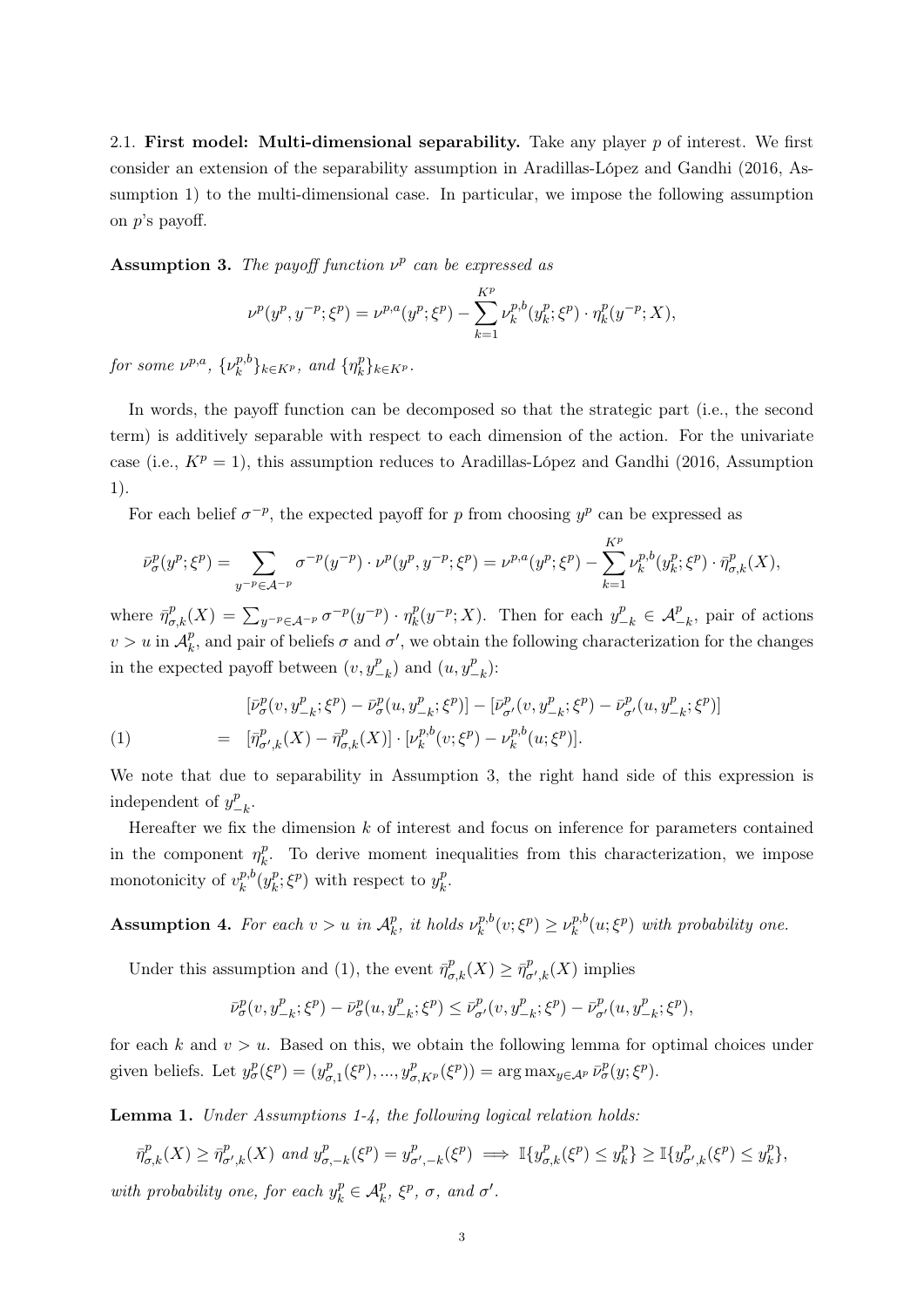By taking conditional expectation given *X* and  $Y_{-k}^p$ , we can derive the covariance restrictions (or moment inequalities) for observables.

**Theorem 1.** *Suppose Assumptions 1-4 hold. Then, for each*  $y_k^p \in A_k^p$ *, it holds* 

 $E[\mathbb{I}{Y_k^p \leq y_k^p}]\cdot \eta_k^p(Y^{-p};X)|X,Y_{-k}^p] \geq E[\mathbb{I}{Y_k^p \leq y_k^p}]|X,Y_{-k}^p]\cdot E[\eta_k^p(Y^{-p};X)|X,Y_{-k}^p],$ 

*with probability one.*

Based on these moment inequalities, we can conduct inference on parameters that specify  $\eta_k^p(Y^{-p}; X) = \eta_k^p(Y^{-p}; X | \theta_k^p)$ . To implement inference on  $\theta_k^p$ , we can employ several existing econometric methods for (conditional) moment inequalities, such as Andrews and Shi (2013) and Chernozhukov, Lee and Rosen (2011). Note that conditioning on the other action variables  $Y_{-k}^p$  is crucial to derive valid moment inequalities.

We can also show that if the BNE is unique, then the above moment inequalities become equalities. Thus, we can also conduct a statistical test for uniqueness of the BNE by testing the zero covariance restrictions. Such a test is considered as a multi-dimensional version of de Paula and Tang's (2012) test for uniqueness of the BNE.

Example 1. [Entry game with multi-product firms] Consider an entry game by *P* firms. Each firm  $p$  has  $K^p$  formats (e.g., high-priced and low-priced brands). Firm  $p$  determines the number of outlets with respect to each format,  $y^p = (y_1^p, \ldots, y_{K^p}^p)$ . Let *X* be variables which affect profitability (e.g., population and income). Then consider firm *p*'s profit from one outlet of the *k*-th format given by

$$
\pi_k^p(y^p, y^{-p}, \xi) = \sum_{q \in \{1, \dots, P\}} \sum_{l \in \{1, \dots, K^q\}} (X' \theta_{p_k, q_l}) \cdot y_l^q + \varepsilon_k^p,
$$

where  $X^{\prime}\theta_{p_k,q_l}$  represents the business stealing effect of firm *q*'s *l*-th format on firm *p*'s *k*-th format. Assuming that each firm's profit is the sum of profits from all of their outlets, firm *p*'s payoff function is written as

$$
\nu^{p}(y^{p}, y^{-p}; \xi) := \sum_{k \in \{1, \dots, K^{p}\}} y_{k}^{p} \cdot \pi_{k}^{p}(y^{p}, y^{-p}, \xi)
$$
  
= 
$$
\sum_{k \in \{1, \dots, K^{p}\}} \sum_{l \in \{1, \dots, K^{p}\}} y_{k}^{p} \cdot (X' \theta_{p_{k}, p_{l}}) \cdot y_{l}^{p} + \sum_{k \in \{1, \dots, K^{p}\}} y_{k}^{p} \cdot \varepsilon_{k}^{p} + \sum_{k \in \{1, \dots, K^{p}\}} y_{k}^{p} \sum_{q \neq p} \sum_{l \in \{1, \dots, K^{q}\}} (X' \theta_{p_{k}, q_{l}}) \cdot y_{l}^{q}.
$$

This setup fits into our Assumption 3 by setting

$$
\nu^{p,a}(y^p; \xi^p) = \sum_{k \in \{1, \dots, K^p\}} \sum_{l \in \{1, \dots, K^p\}} y_k^p \cdot (X' \theta_{p_k, p_l}) \cdot y_l^p + \sum_{k \in \{1, \dots, K^p\}} y_k^p \cdot \varepsilon_k^p,
$$
  

$$
\nu_k^{p,b}(y_k^p; \xi^p) = y_k^p,
$$
  

$$
\eta_k^p(y^{-p}; X) = \sum_{q \neq p} \sum_{l \in \{1, \dots, K^q\}} (X' \theta_{p_k, q_l}) \cdot y_l^q.
$$

Thus, Theorem 1 can be applied to conduct inference on the strategic parameters  $\theta_{p_k,q_l}$  for  $k \in \{1, ..., K^p\}$  and  $l \in \{1, ..., K^q\}$  with  $q \neq p$ , which allows us to see whether firms have incentives to locate outlets similar to those of their competitors. This is an important empirical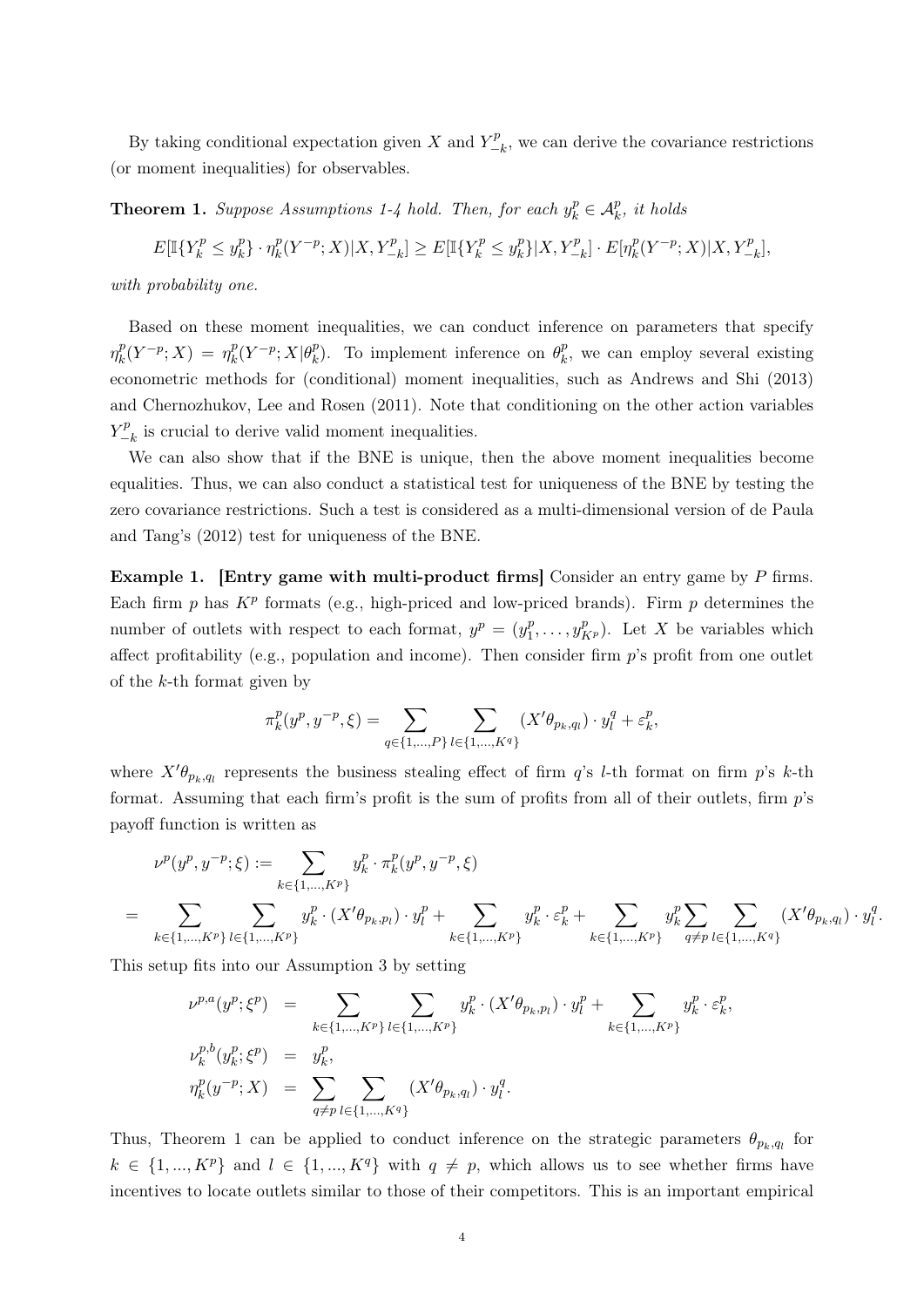question since on the one hand, similar types of outlets cannibalize each other's demand, but on the other hand, they act as complementary goods. Although here we present an entry model, our multi-dimensional model encompasses Cournot and Bertrand games with multi-product firms as well.

2.2. Second model: Strategic interaction through one channel. As another example, this subsection considers the situation where only one channel directly affects the strategic interaction term. Again take any player *p* of interest. We now impose the following assumption.

Assumption 5.  $\nu^p$  *can be expressed as* 

$$
\nu^{p}(y^{p}, y^{-p}; \xi^{p}) = \nu^{p,a}(y^{p}; \xi^{p}) - \nu^{p,b}(y_{1}^{p}; \xi^{p}) \cdot \eta^{p}(y_{-1}^{p}, y^{-p}; X),
$$

*for some*  $\nu^{p,a}$ *,*  $\nu^{p,b}$ *, and*  $\nu^p$ *.* 

In words, there exists only one channel  $y_1^p$  which directly affects the strategic interaction term  $\nu^{p,b}$ . In this case, the expected payoff for *p* of choosing  $y^p$  under belief  $\sigma$  can be written as

$$
\bar{\nu}_\sigma^p(y^p; \xi^p) = \sum_{y^{-p} \in \mathcal{A}^{-p}} \sigma^{-p}(y^{-p}) \cdot \nu^p(y^p, y^{-p}; \xi^p) = \nu^{p, a}(y^p; \xi^p) - \nu^{p, b}(y_1^p; \xi^p) \cdot \bar{\eta}_\sigma^p(y_{-1}^p, X),
$$

where  $\bar{\eta}_{\sigma}^p(y_{-1}^p, X) = \sum_{y^{-p} \in A^{-p}} \sigma^{-p}(y^{-p}) \cdot \eta^p(y_{-1}^p, y^{-p}; X)$ . Then for each  $y_{-1}^p \in A_{-1}^p$ , pair of actions  $v > u$  in  $\mathcal{A}_{1}^{p}$ , and pair of beliefs  $\sigma$  and  $\sigma'$ , we obtain the following characterization for the changes in the expected payoff between  $(v, y_{-1}^p)$  and  $(u, y_{-1}^p)$ :

(2) 
$$
\left[ \bar{\nu}_{\sigma}^{p}(v, y_{-1}^{p}; \xi^{p}) - \bar{\nu}_{\sigma}^{p}(u, y_{-1}^{p}; \xi^{p}) \right] - \left[ \bar{\nu}_{\sigma'}^{p}(v, y_{-1}^{p}; \xi^{p}) - \bar{\nu}_{\sigma'}^{p}(u, y_{-1}^{p}; \xi^{p}) \right]
$$

$$
= \left[ \bar{\eta}_{\sigma'}^{p}(y_{-1}^{p}, X) - \bar{\eta}_{\sigma}^{p}(y_{-1}^{p}, X) \right] \cdot \left[ \nu^{p,b}(v; \xi^{p}) - \nu^{p,b}(u; \xi^{p}) \right].
$$

In addition, we maintain the assumption on monotonicity of  $v^{p,b}(y_1^p; \xi^p)$  with respect to  $y_1^p$ .

Assumption 6. For each  $v > u$  in  $\mathcal{A}_{1}^{p}$ , it holds  $\nu^{p,b}(v;\xi^{p}) \geq \nu^{p,b}(u;\xi^{p})$  with probability one.

Under this assumption (2), the event  $\bar{\eta}_{\sigma}^p(y_{-1}^p, X) \geq \bar{\eta}_{\sigma'}^p(y_{-1}^p, X)$  implies

$$
\bar{\nu}_\sigma^p(v,y_{-1}^p;\xi^p)-\bar{\nu}_\sigma^p(u,y_{-1}^p;\xi^p)\leq \bar{\nu}_{\sigma'}^p(v,y_{-1}^p;\xi^p)-\bar{\nu}_{\sigma'}^p(u,y_{-1}^p;\xi^p),
$$

for each  $v > u$ . Based on this, we obtain the following lemma for optimal choices under given beliefs. Let  $y^p_\sigma(\xi^p) = (y^p_{\sigma,1}(\xi^p), y^p_{\sigma,-1}(\xi^p)) = \arg \max_{y \in A^p} \bar{\nu}^p_\sigma(y; \xi^p)$ .

Lemma 2. *Under Assumptions 1-2 and 5-6, the following logical relation holds:*

 $\bar{\eta}_{\sigma}^p(y_{-1}^p, X) \geq \bar{\eta}_{\sigma'}^p(y_{-1}^p, X)$  and  $y_{\sigma, -1}^p(\xi^p) = y_{\sigma', -1}^p(\xi^p) \implies \mathbb{I}\{y_{\sigma, 1}^p(\xi^p) \leq y_1^p\} \geq \mathbb{I}\{y_{\sigma', 1}^p(\xi^p) \leq y_1^p\},$ *with probability one, for each*  $y_1^p \in \mathcal{A}_1^p$ ,  $\xi^p$ ,  $\sigma$ , and  $\sigma'$ .

By taking conditional expectation given *X* and  $Y_{-1}^p$ , we can derive covariance restrictions (or moment inequalities) for observables.

**Theorem 2.** Suppose the Assumptions 1-2 and 5-6 hold. Then, for each  $y_1^p \in A_1^p$ , it holds  $E[\mathbb{I}\{Y_1^p \leq y_1^p\} \cdot \eta^p(Y_{-1}^p,Y^{-p};X) | X,Y_{-1}^p] \geq E[\mathbb{I}\{Y_1^p \leq y_1^p\} | X,Y_{-1}^p] \cdot E[\eta^p(Y_{-1}^p,Y^{-p};X) | X,Y_{-1}^p].$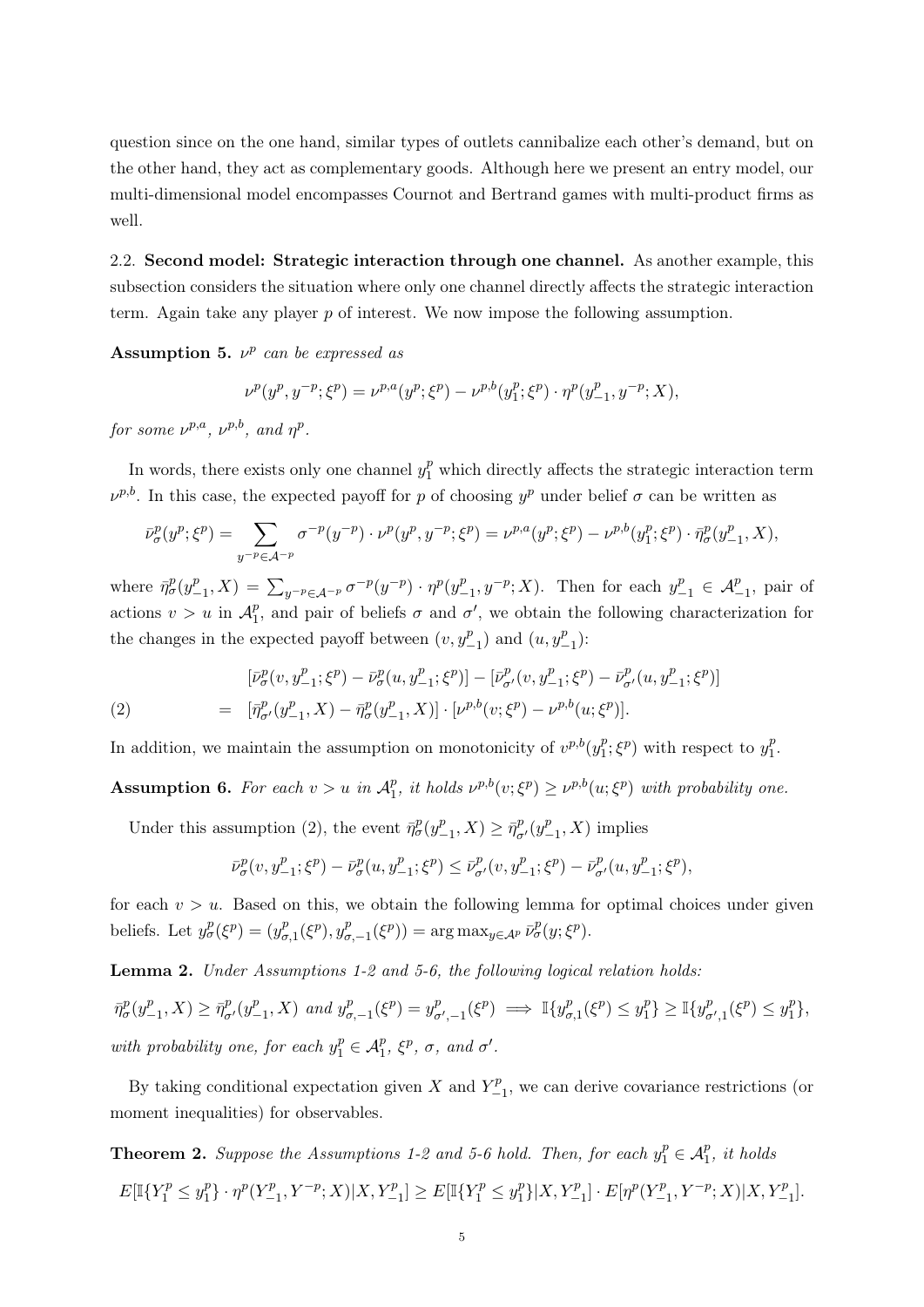Similar comments to Theorem 1 apply. Inference on parameters to specify  $\eta^p(Y_{-1}^p, Y^{-p}; X)$ can be conducted by the existing econometric methods.

Example 2. [Bertrand game with advertisements] We consider a Bertrand game with advertisements. Each firm decides price and the level of advertisements simultaneously. Let  $y^p = (y_1^p, y_2^p)$  be player *p*'s two-dimensional action, where  $y_1^p$  denotes the price of its product and  $y_2^p$  denotes the level of its advertisements. Let *X* be demand shifters. We assume the following log-linear demand function for firm *p*'s product,

$$
\log Q^{p} = \sum_{q=1}^{P} a^{p,q}(X) \cdot \log y_1^{q} + \sum_{q=1}^{P} b^{p,q}(X) \cdot \log y_2^{q} + \varepsilon_3^{p}.
$$

Firm *p*'s cost function is given by

$$
C^{p}(Q^{p}, y_2^{p}) = (c_1 + \varepsilon_1^{p}) \cdot Q^{p} + (c_2 + \varepsilon_2^{p}) \cdot y_2^{p}.
$$

As discussed above, we allow that  $(\varepsilon_1, \varepsilon_2, \varepsilon_3)$  are arbitrarily correlated. Then, we define firm  $p$ 's payoff function as

$$
\nu^{p}(y^{p}, y^{-p}; \xi) := y_{1}^{p}Q^{p} - C^{p}(Q^{p}, y_{2}^{p})
$$
\n
$$
= -(c_{2} + \varepsilon_{2}) \cdot y_{2}^{p} + \{(y_{1}^{p} - c_{1} - \varepsilon_{1}) \cdot \exp(a^{p, p}(X) \cdot \log y_{1}^{p} + \varepsilon_{3}^{p})\}
$$
\n
$$
\times \left[ \exp(b^{p, p}(X) \cdot \log y_{2}^{p}) \cdot \prod_{q \neq p} \exp(a^{p, q}(X) \cdot \log y_{1}^{q}) \cdot \prod_{q \neq p} \exp(b^{p, q}(X) \cdot \log y_{2}^{q}) \right]
$$

This setup fits into our Assumption 5 by setting

$$
\nu^{p,a}(y^p; \xi^p) = -(c_2 + \varepsilon_2) \cdot y_2^p,
$$
  
\n
$$
\nu^{p,b}(y_1^p; \xi^p) = (y_1^p - c_1 - \varepsilon_1) \cdot \exp(a^{p,p}(X) \cdot \log y_1^p + \varepsilon_3^p),
$$
  
\n
$$
\eta^p(y_{-1}^p, y^{-p}; X) = \exp(b^{p,p}(X) \cdot \log y_2^p) \cdot \prod_{q \neq p} \exp(a^{p,q}(X) \cdot \log y_1^q) \cdot \prod_{q \neq p} \exp(b^{p,q}(X) \cdot \log y_2^q).
$$

Thus, Theorem 2 can be applied to conduct inference on the parameters of  $\eta^p$ . In particular, the sign of  $b^{p,q}(X)$  is of great concern since it is theoretically ambiguous. On the one hand, advertisements take away competitors' demand (i.e., business-stealing effects), but on the other hand, they increase consumers' awareness of all products in the market (i.e., complementary effects).

#### Appendix A. Mathematical appendix

Since the proofs of Lemma 2 and Theorem 2 are similar to those of Lemma 1 and Theorem 1, respectively, here we only present the proofs for Lemma 1 and Theorem 1.

A.1. **Proof of Lemma 1.** Take any  $\xi$ ,  $y_k^p \in A_k^p$ ,  $y_{-k}^p \in A_{-k}^p$ ,  $\sigma$ , and  $\sigma'$ . Then define

$$
\mathbb{I}^p_\sigma(y^p_k,y^p_{-k};\xi^p)=\max_{u\leq y^p_k}\min_{v>y^p_k}\mathbb{I}\{\bar{\nu}^p_{\sigma,k}(v,y^p_{-k};\xi^p)-\bar{\nu}^p_{\sigma,k}(u,y^p_{-k};\xi^p)\leq 0\}.
$$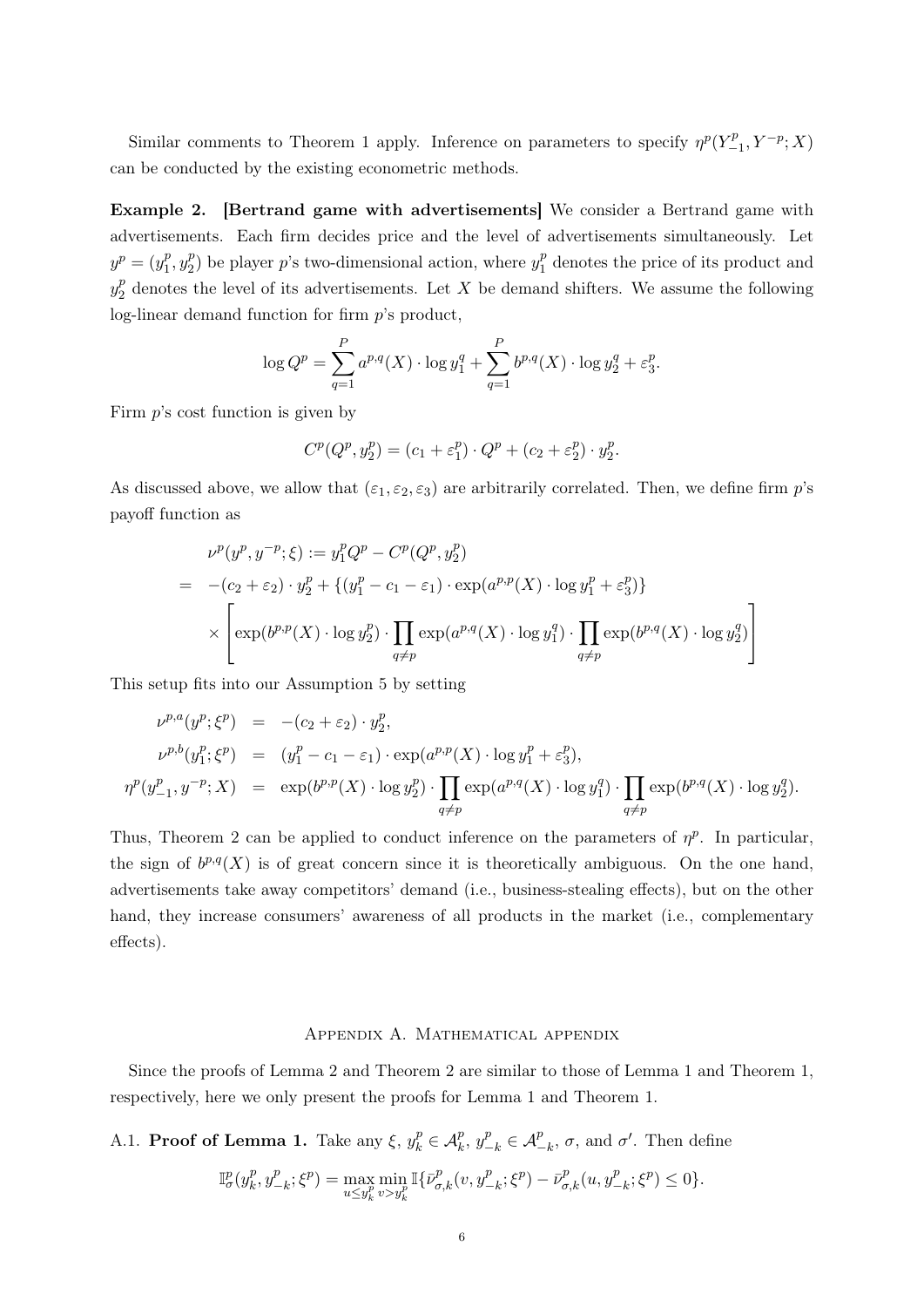By Assumption 4, if  $\bar{\eta}_{\sigma,k}^p(X) \geq \bar{\eta}_{\sigma',k}^p(X)$ , then

(3) 
$$
\mathbb{I}_{\sigma}^{p}(y_{k}^{p}, y_{-k}^{p}; \xi^{p}) \geq \mathbb{I}_{\sigma'}^{p}(y_{k}^{p}, y_{-k}^{p}; \xi^{p}).
$$

Also, if  $y_{\sigma,-k}^p(\xi^p) = y_{\sigma',-k}^p(\xi^p) = y_{-k}^p$ , then the definition of  $\mathbb{I}_{\sigma}^p(\cdot)$  yields

(4) 
$$
\mathbb{I}\{y_{\sigma,k}^p(\xi^p) \leq y_k^p\} = \mathbb{I}_{\sigma}^p(y_k^p, y_{-k}^p; \xi^p), \quad \mathbb{I}\{y_{\sigma',k}^p(\xi^p) \leq y_k^p\} = \mathbb{I}_{\sigma'}^p(y_k^p, y_{-k}^p; \xi^p).
$$

Therefore, by combining (3) and (4), the conclusion follows.

A.2. Proof of Theorem 1. The proof is analogous to that of Aradillas-López and Gandhi (2016, Theorem 1). Given *X*, let  $\{\sigma_{*j}(X)\}_{j=1}^J$  be the set of BNE and  $P_j^S(X)$  be the probability that the equilibrium  $\sigma_{*j}(X)$  is selected. The probability that equilibrium  $\sigma_{*j}(X)$  is selected conditional on  $Y_{-k}^p$  is given by

$$
P_j^S(X, Y_{-k}^p) = \frac{P_j^S(X) \cdot \sigma_{*j}^p(Y_{-k}^p | X)}{\sum_{j'=1}^J P_{j'}^S(X) \cdot \sigma_{*j'}^p(Y_{-k}^p | X)},
$$

where with slight abuse of notation,  $\sigma_{*j}^p(Y_{-k}^p|X)$  represents the probability function of  $Y_{-k}^p$  under the equilibrium  $\sigma_{*j}(X)$ . Observe that

$$
E[\mathbb{I}\{Y_k^p \le y_k^p\} \cdot \eta_k^p(Y^{-p}; X)|X, Y_{-k}^p]
$$
\n
$$
= \sum_{j=1}^J P_j^S(X, Y_{-k}^p) \cdot E_{\xi|X, Y_{-k}^p}[\mathbb{I}\{y_{\sigma_{*j,k}}^p(\xi^p) \le y_k^p\} \cdot \eta_k^p(y_{\sigma_{*j}}^{-p}(\xi^{-p}); X)|X, Y_{-k}^p]
$$
\n
$$
= \sum_{j=1}^J P_j^S(X, Y_{-k}^p) \cdot E_{\xi^p|X, Y_{-k}^p}[\mathbb{I}\{y_{\sigma_{*j,k}}^p(\xi^p) \le y_k^p\}|X, Y_{-k}^p] \cdot E_{\xi^{-p}|X}[\eta_k^p(y_{\sigma_{*j}}^{-p}(\xi^{-p}); X)|X]
$$
\n
$$
= E_{\xi^p|X, Y_{-k}^p} \left[ \sum_{j=1}^J P_j^S(X, Y_{-k}^p) \cdot \mathbb{I}\{y_{\sigma_{*j}}^p(\xi^p) \le y_k^p\} \cdot \bar{\eta}_{\sigma_{*j,k}}^p(X) \middle| X, Y_{-k}^p \right],
$$

where the second equality follows from  $\xi^p \perp \xi^{-p} | X$  and  $Y_{-k}^p \perp \xi^{-p} | X$  (by Assumption 1). We also have

$$
E[\mathbb{I}\{Y_{k}^{p} \leq y_{k}^{p}\}|X, Y_{-k}^{p}] \cdot E[\eta_{k}^{p}(Y^{-p}; X)|X, Y_{-k}^{p}]
$$
\n
$$
= \sum_{j=1}^{J} P_{j}^{S}(X, Y_{-k}^{p}) \cdot E_{\xi^{p}|X, Y_{-k}^{p}}[\mathbb{I}\{y_{\sigma_{*j,k}}^{p}(\xi^{p}) \leq y_{k}^{p}\}|X, Y_{-k}^{p}] \times \sum_{j=1}^{J} P_{j}^{S}(X, Y_{-k}^{p}) \cdot E_{\xi^{-p}|X}[\eta_{k}^{p}(y_{\sigma_{*j}}^{-p}(\xi^{-p}); X)|X]
$$
\n
$$
= \sum_{j=1}^{J} P_{j}^{S}(X, Y_{-k}^{p}) \cdot E_{\xi^{p}|X, Y_{-k}^{p}}[\mathbb{I}\{y_{\sigma_{*j,k}}^{p}(\xi^{p}) \leq y_{k}^{p}\}|X, Y_{-k}^{p}] \times \sum_{j=1}^{J} P_{j}^{S}(X, Y_{-k}^{p}) \cdot \bar{\eta}_{\sigma_{*j,k}}^{p}(X)
$$
\n
$$
= E_{\xi^{p}|X, Y_{-k}^{p}}\left[\left(\sum_{j=1}^{J} P_{j}^{S}(X, Y_{-k}^{p}) \cdot \mathbb{I}\{y_{\sigma_{*j,k}}^{p}(\xi^{p}) \leq y_{k}^{p}\}\right) \times \left(\sum_{j=1}^{J} P_{j}^{S}(X, Y_{-k}^{p}) \cdot \bar{\eta}_{\sigma_{*j,k}}^{p}(X)\right) \middle| X, Y_{-k}^{p}\right].
$$